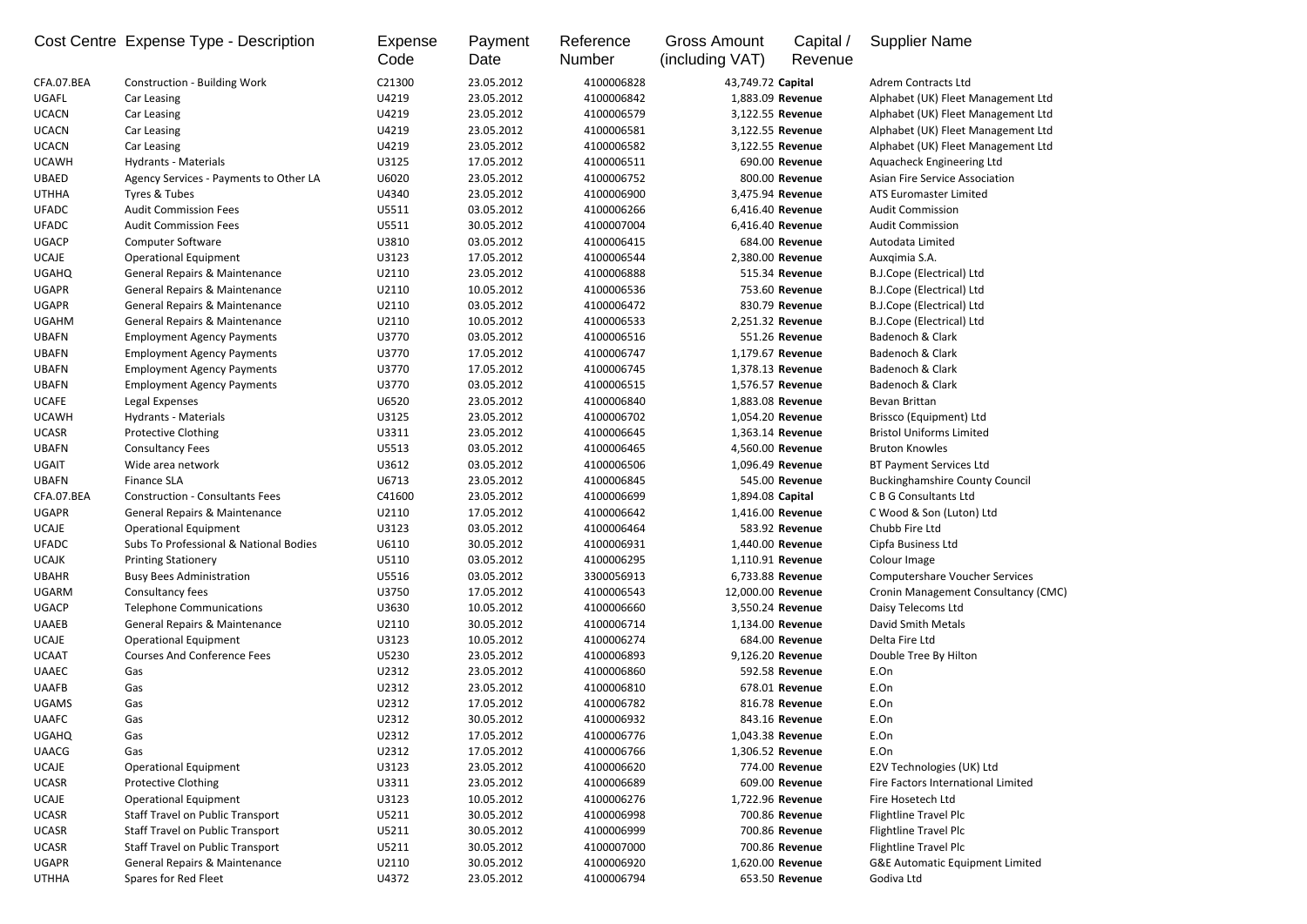|              | Cost Centre Expense Type - Description    | <b>Expense</b><br>Code | Payment<br>Date | Reference<br><b>Number</b> | <b>Gross Amount</b><br>(including VAT) | Capital /<br>Revenue | <b>Supplier Name</b>                 |
|--------------|-------------------------------------------|------------------------|-----------------|----------------------------|----------------------------------------|----------------------|--------------------------------------|
| <b>UCAJE</b> | <b>Operational Equipment</b>              | U3123                  | 23.05.2012      | 4100006561                 |                                        | 860.15 Revenue       | Hale Products Europe Ltd             |
| <b>UAACB</b> | Uniforms                                  | U3310                  | 10.05.2012      | 4100006552                 | 3,536.16 Revenue                       |                      | Hunter Apparel Solutions Ltd         |
| <b>UGAHQ</b> | Electricity                               | U2313                  | 10.05.2012      | 4100006643                 |                                        | 500.67 Revenue       | Imserv Europe Ltd                    |
| <b>UAAFB</b> | General Repairs & Maintenance             | U2110                  | 23.05.2012      | 4100006540                 |                                        | 535.20 Revenue       | <b>Instant Doors</b>                 |
| <b>UAACF</b> | <b>Planned Preventative Maintenance</b>   | U2151                  | 23.05.2012      | 4100006541                 | 1,002.00 Revenue                       |                      | <b>Instant Doors</b>                 |
| <b>UGACP</b> | <b>Computer Software</b>                  | U3810                  | 17.05.2012      | 4100006431                 | 4,356.24 Revenue                       |                      | <b>Interact Intranet Solutions</b>   |
| <b>UCAJE</b> | <b>Breathing Apparatus</b>                | U3124                  | 17.05.2012      | 4100006440                 |                                        | 580.80 Revenue       | Interspiro Ltd                       |
| <b>UCAJE</b> | <b>Operational Equipment</b>              | U3123                  | 10.05.2012      | 4100006336                 | 1,062.62 Revenue                       |                      | Jafco Tools Ltd                      |
| <b>UCACN</b> | <b>Operational Leased Vehicles</b>        | U4500                  | 30.05.2012      | 4100007008                 | 17,942.59 Revenue                      |                      | JCB Finance (Leasing) Ltd            |
| <b>UCACN</b> | <b>Operational Leased Vehicles</b>        | U4500                  | 30.05.2012      | 4100007007                 | 23,866.48 Revenue                      |                      | JCB Finance (Leasing) Ltd            |
| <b>UBAOT</b> | <b>Driver Training</b>                    | U1730                  | 17.05.2012      | 4100006417                 |                                        | 974.40 Revenue       | JLD Driver Training Limited          |
| <b>UBAOT</b> | <b>Driver Training</b>                    | U1730                  | 17.05.2012      | 4100006418                 |                                        | 974.40 Revenue       | JLD Driver Training Limited          |
| <b>UBAOT</b> | <b>Driver Training</b>                    | U1730                  | 17.05.2012      | 4100006420                 |                                        | 974.40 Revenue       | JLD Driver Training Limited          |
| CFA.10.SAL   | Purchase of Equipment                     | C15000                 | 23.05.2012      | 4100006335                 |                                        | -54.00 Capital       | Kidde Safety Europe Ltd              |
| CFA.10.SAL   | Purchase of Equipment                     | C15000                 | 23.05.2012      | 4100006898                 | 9,849.60 Capital                       |                      | Kidde Safety Europe Ltd              |
| <b>UGACP</b> | <b>Computer Hardware</b>                  | U3811                  | 23.05.2012      | 4100006697                 | 2,796.00 Revenue                       |                      | Kingsfield Computer Products Ltd     |
| <b>UGACP</b> | Cellphones                                | U3621                  | 17.05.2012      | 4100006592                 | 3,731.95 Revenue                       |                      | Kingsfield Computer Products Ltd     |
| <b>UGAIT</b> | <b>Telephone Communications</b>           | U3630                  | 10.05.2012      | 4100006619                 | 7,200.00 Revenue                       |                      | Koris Ltd                            |
| <b>UCAJK</b> | <b>Training</b>                           | U1732                  | 17.05.2012      | 4100006656                 | 1,617.60 Revenue                       |                      | Legal Experience Training Ltd        |
| <b>UAAFC</b> | Rents, wayleaves & Hire of Premises       | U2510                  | 03.05.2012      | 4100006520                 | 8,693.00 Revenue                       |                      | London & Quadrant Housing Trust      |
| <b>UAAFC</b> | Rents, wayleaves & Hire of Premises       | U2510                  | 10.05.2012      | 4100006633                 | 8,693.00 Revenue                       |                      | London & Quadrant Housing Trust      |
| <b>UBAHR</b> | <b>Occupational Health Nurse Sessions</b> | U1770                  | 30.05.2012      | 4100006938                 | 3,781.44 Revenue                       |                      | M.K.Occupational Health Limited      |
| <b>UFAHQ</b> | <b>Other Expenses</b>                     | U6710                  | 23.05.2012      | 4100006817                 |                                        | 751.20 Revenue       | Military Marketing International     |
| <b>UCAJE</b> | <b>Protective Clothing</b>                | U3311                  | 03.05.2012      | 4100006241                 |                                        | 747.37 Revenue       | MSA (Britain) Ltd                    |
| <b>UCASR</b> | <b>Protective Clothing</b>                | U3311                  | 17.05.2012      | 4100006518                 |                                        | 756.00 Revenue       | MSA (Britain) Ltd                    |
| <b>UGAIT</b> | <b>Main Communications</b>                | U3610                  | 23.05.2012      | 4100006748                 | 22,985.31 Revenue                      |                      | <b>ODPM</b>                          |
| <b>UGAIT</b> | <b>Main Communications</b>                | U3610                  | 30.05.2012      | 4100006989                 | 27,037.93 Revenue                      |                      | <b>ODPM</b>                          |
| CFA.07.BEA   | <b>Construction - Building Work</b>       | C21300                 | 17.05.2012      | 4100006535                 | 840.00 Capital                         |                      | Old Ford Catering Equipment          |
| <b>UGACP</b> | Wide area network                         | U3612                  | 10.05.2012      | 4100006613                 | 1,549.44 Revenue                       |                      | Opal (Talk Talk Business)            |
| <b>UBACC</b> | Consultation with the Public              | U6530                  | 17.05.2012      | 4100006764                 | 2,400.00 Revenue                       |                      | <b>Opinion Research Services Ltd</b> |
| <b>UBAOT</b> | <b>Driver Training</b>                    | U1730                  | 23.05.2012      | 4100006722                 | 9,963.30 Revenue                       |                      | <b>Oxfordshire County Council</b>    |
| <b>UGAFF</b> | Diesel Oil - Gas Oil                      | U4320                  | 23.05.2012      | 4100006866                 | 1,390.68 Revenue                       |                      | Pace Fuelcare Ltd                    |
| <b>UGAFF</b> | Diesel Oil - Gas Oil                      | U4320                  | 23.05.2012      | 4100006867                 | 2,084.63 Revenue                       |                      | Pace Fuelcare Ltd                    |
| <b>UGAFF</b> | Diesel Oil - Gas Oil                      | U4320                  | 17.05.2012      | 4100006746                 | 2,781.36 Revenue                       |                      | Pace Fuelcare Ltd                    |
| <b>UGAMC</b> | Rents, wayleaves & Hire of Premises       | U2510                  | 30.05.2012      | 4100006987                 | 9,875.00 Revenue                       |                      | Phoenix Scanner Graphics Ltd         |
| CFA.07.BLE   | <b>Construction - Building Work</b>       | C21300                 | 23.05.2012      | 4100006459                 | 1,513.82 Capital                       |                      | Portakabin Ltd                       |
| <b>UBAHR</b> | Consultancy fees                          | U3750                  | 23.05.2012      | 4100006892                 | 6,930.25 Revenue                       |                      | PPC Worldwide                        |
| <b>UBAFN</b> | Consultancy fees                          | U3750                  | 17.05.2012      | 4100006741                 | 2,400.00 Revenue                       |                      | <b>Public Sector Consultants</b>     |
| <b>UGARM</b> | Consultancy fees                          | U3750                  | 10.05.2012      | 4100006590                 | 5,184.00 Revenue                       |                      | <b>Public Sector Consultants</b>     |
| <b>UBASD</b> | <b>Staff Training Fees</b>                | U1722                  | 17.05.2012      | 4100006719                 | 6,463.20 Revenue                       |                      | Public Sector T & C                  |
| <b>UGAPR</b> | <b>General Repairs &amp; Maintenance</b>  | U2110                  | 10.05.2012      | 4100006616                 | 2,070.00 Revenue                       |                      | Regional Glass & Maintenance         |
| <b>UGAPR</b> | <b>General Repairs &amp; Maintenance</b>  | U2110                  | 03.05.2012      | 4100006450                 | 17,880.00 Revenue                      |                      | Regional Glass & Maintenance         |
| <b>UAADG</b> | <b>Community Safety Charges</b>           | U6210                  | 10.05.2012      | 4100006615                 |                                        | 505.75 Revenue       | <b>Regional Publications</b>         |
| <b>UGAMC</b> | Planned Preventative Maintenance          | U2151                  | 30.05.2012      | 4100006940                 |                                        | 844.32 Revenue       | Rentokil Initial UK Cleaning Ltd     |
| <b>UAAEB</b> | <b>Cleaning - Contract Services</b>       | U2325                  | 17.05.2012      | 4100006781                 |                                        | 905.47 Revenue       | Rentokil Initial UK Cleaning Ltd     |
| <b>UCAJE</b> | <b>Operational Equipment</b>              | U3123                  | 23.05.2012      | 4100006716                 |                                        | 990.00 Revenue       | Respirex International Ltd           |
| <b>UFAHQ</b> | Consultancy fees                          | U3750                  | 03.05.2012      | 4100006484                 | 14,100.00 Revenue                      |                      | <b>RGB Business Solutions Ltd</b>    |
| <b>UGAPR</b> | <b>General Repairs &amp; Maintenance</b>  | U2110                  | 30.05.2012      | 4100006937                 | 2,328.00 Revenue                       |                      | <b>Richard Cross General Builder</b> |
| <b>UTHHA</b> | Spares for Lease Cars                     | U4371                  | 23.05.2012      | 4100006763                 | 1,452.18 Revenue                       |                      | RSG Engineering Ltd                  |
| <b>UCAJB</b> | Agency Services - Payments to Other LA    | U6020                  | 17.05.2012      | 4100006739                 | 25,000.00 Revenue                      |                      | Safety Centre Milton Keynes Ltd      |
| <b>UCAMM</b> | <b>Community Safety Charges</b>           | U6210                  | 23.05.2012      | 4100006635                 |                                        | 621.18 Revenue       | Sheridan Fabrics Ltd                 |